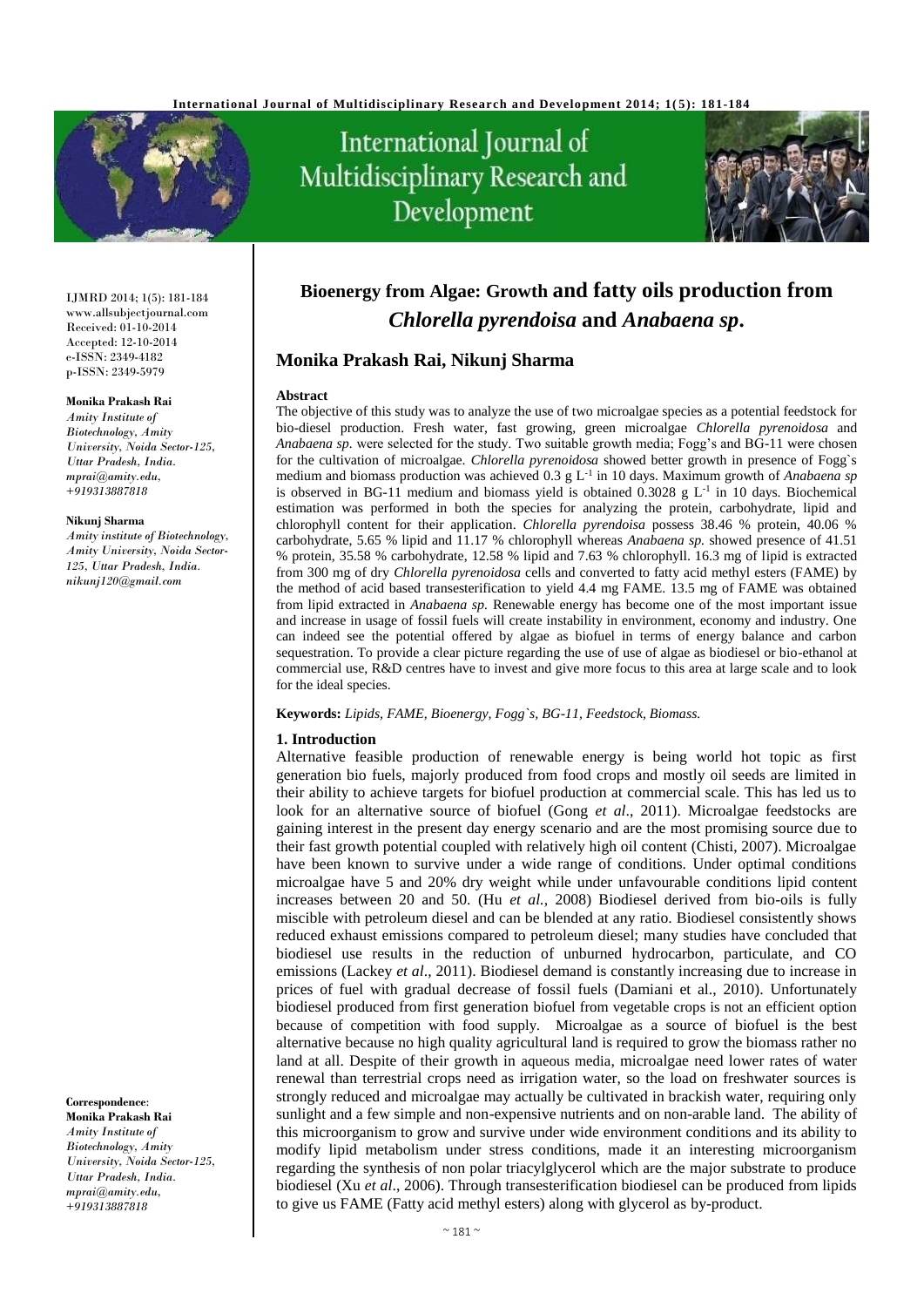(Knothe et. al., 2002) The technology and production of biodiesel from microalgae at large scale is still very expensive (Hu *et al*., 2006). Even with high advancement in algae biofuel technology the microalgae biofuel is still not viable for commercial use. The global cost associated with biodiesel production split into partial costs associated with biomass growth, harvesting, oil extraction and transesterification. Other operating and maintenance costs including nutrients, carbon dioxide supply and labour cost. Several studies have been conducted regarding the biological activity of lipids as the lipid composition can easily manipulated by providing them different conditions like different media concentrations , light conditions etc. Under N and P-deficiency the lipid content was raised up to 14% in *C. vulgaris* and 30 % in *Nannochloropsis sp.* (Pruvost *et al*., 2011; Mandal *et al.,* 2009). Other than lipids microalgae are efficient in production of value added products such as DHA, EPA, asthaxanthin etc. The total lipid content of cells under high light intensity with nitrogen sufficient medium was less than the total lipid content of cells under high light intensity under nitrogen deprivation medium (Damiani *et al*., 2010). To meet the world needs there had been a lot of advancement of using microalgae to produce biodiesel. The major problems faced while growing the biomass in rich nutrient media which is major cost in biodiesel production and other is use of reactor design. Selecting the reactor design is the main decision in between closed photobioreactor or open ponds. Open ponds can use large space and relatively cheap to build. This study was undertaken to explore the basic nutrient and environments requirements and to do comparative analysis for growth and lipid production of *Chlorella sp.* and *Anabaena Sp.*

#### **2. Biodiesel Production System**

The system consist of two major areas: First section is the upstream processing section whose major function is sequestering the carbon dioxide i.e., harvesting the algae and extracting lipids. The other section includes the pretreatment of lipids followed by transesterification to yield biodiesel. Making biodiesel from algae is a 6 step process that includes algae selection, cultivation, harvesting, drying, lipid extraction and lipid conversion.

# **3. Methodology**

#### **Organism and Culture Conditions**

Fresh water green alga *Chlorella sp.* was grown in 1000 ml Erlenmeyer flasks containing 500 ml Fogg's media. Marine water alga *Anabaena sp.* was grown in 500 ml BG-11 media. The media were sterilized prior to inoculating with log phase fresh cells. The cultures were grown in laboratory conditions for 12-14 days under 24 h fluorescent illuminations (40 watt, white light) at 28 °C.

# **4. Estimation of Dry Weight**

Dry cell weight of the given culture was calculated by electronic weighing balance. The excess medium was decanted and the known volume of culture was centrifuged at 3000 rpm for 10 min. The pellets collected were dried in Petri plate under vacuum conditions at 80 degree Celsius for 2-3 hours until it is dried completely.

#### **5. Ouantification of Main Biochemical Components Lipid**

The lipid was extracted through Bligh and Dyer method (1959). A mixture of 2ml methanol and 1 ml chloroform was made and added to 1 g algal biomass. It was kept for 24 h at room temperature to dissolve the lipids properly. The mixture was centrifuged at 3000 rpm for 10 min. Supernatant was separated 2ml of chloroform was again added to the pellets and shaken properly. It was again centrifuged at 3000rpm for 5 mins and supernatant was separated. After adding 2 ml of 1% KCL to the supernatant separate layers will be formed. Lower layer will be pipette out and weighed.

# **6. Protein**

The crude protein was determined by Lowry method by taking 0.5 ml of algal culture (Lowry et al., 1951). The absorbance of the sample was checked and the concentration was determined using standard curve.

#### **7. Carbohydrate**

The content of carbohydrate is estimated by the modified method of 3, 5- Dinitrosalicylic acid colorimetry using 100 mg of dry algal powder (Miao et al., 2003). The carbohydrate content was estimated using DNS reagent and optical density of the sample was determined against the blank at 540 nm in a UV-visible spectrophotometer.

Lipid Content (%) = wt. of lipid (g)  $\times$  100/ wt. of culture (g)

Total Protein Content = wt. of protein (from BSA curve)  $X$ 100/ dry cell mass (g)

Carbohydrate Content  $(% )$  = wt. of carbohydrate (from Glucose standard curve)  $X$  100/dry cell mass (g)

# **8. Conversion of Algal Lipid to Fame**

Conversion of one molecule of triacylglyceride in the algal oil reacts with three water molecules of methanol to produce three molecules of methyl esters (FAME), the biodiesel product and one molecule of glycerol. According to the literature of alkali catalyzed transesterification, the reaction is carried out near the boiling point of the alcohol (60°C for methanol). The lipid extract was esterified under acidic condition by using standard method (Francisco *et al.,*  2010). 300mg dried oil was recovered with chloroform and 6 ml of NaOH  $(0.5 \text{ mol L}^{-1})$  in methanol was added. The mixture was then heated under reflux for 15 mins. After that, 18 ml of transesterification reagent (prepared from 2g ammonium chloride, 60 ml of methanol and 3 ml of sulphuric acid) was added and heated under reflux for another 15 mins and was subsequently transferred to the separating funnel. Separation of biodiesel was done using hexane and distilled water. A clear yellowish layer is recovered in the organic layer containing the FAMEs (biodiesel). After 2-3 washing of biodiesel with water, organic layer was collected and dried in rotary evaporator.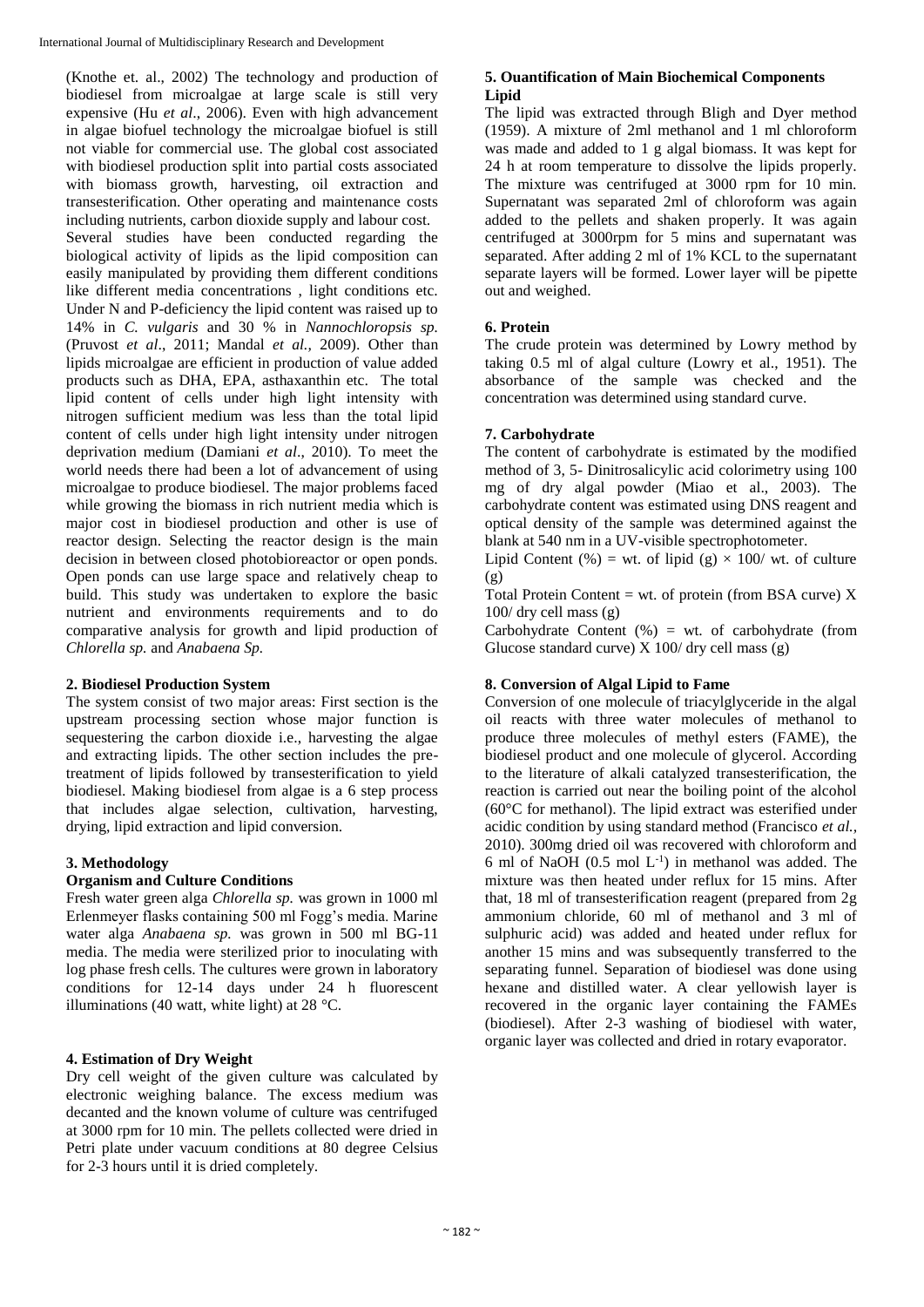**9. Results Growth Curve Analysis**



**Fig 1**: Growth curve of Anabaena sp. at 660 nm. From the figure we conclude that the log phase for Anabaena starts at day 4th of the culture and its stationary phase begins on  $10<sup>th</sup>$  day.



**Fig 2**: We conclude that the log phase for Chlorella starts at day  $2^{nd}$  day of the culture and its stationary phase begins on  $11^{th}$ day.

**10. Determination of Main Biochemical Components**

| <b>Microalgae</b> | <b>Biochemical components</b> |                     |                      |               |                |  |
|-------------------|-------------------------------|---------------------|----------------------|---------------|----------------|--|
|                   | Protein $(\% )$               | Chlorophyll $(\% )$ | Carbohydrate $(\% )$ | Lipid $(\% )$ | Others $(\% )$ |  |
| Chlorella sp.     | 38.46                         | 1.17                | 40.06                | 5.65          | 4.66           |  |
| Anabaena sp.      | 41.51                         | 7.63                | 35.58                | 12.88         | 2.40           |  |

**TABLE 3:** Cell protein content was 41.51% *Anabaena sp.*  grown in BG11 medium which is higher than the protein content of *Chlorella sp.* i.e. 38.46%. The carbohydrate content was more in *Chlorella Pyrenoidosa*. i.e. 40.06% where as it was 35.58% in case of Anabaena.sp. The lipid

was much higher in case Anabaena i.e. 12.88% where as C.pyrenoidosa 5.65%. The chlorophyll content was also calculated as 11.17% in *Chlorella sp.* and 7.63% in *Anabaena sp.*

| <b>Microalgae</b> | Dry Cell Mass (mg) | <b>Mass of extracted</b><br>$Lipid$ (mg) | Lipid<br>Content $(\% )$ | FAME (mg) |
|-------------------|--------------------|------------------------------------------|--------------------------|-----------|
| Chlorella sp.     | 300                | 16.3                                     | 5.43                     | 4.4       |
| Anabaena sp.      | 300                | 39.0                                     | 12.88                    | 13.9      |

**TABLE 4:** The lipid production was much higher in case of Marine alga *Anabaena sp*. when grown in BG11 medium i.e.12.88% where as it was 5.43% lipid content in case of *Chlorella sp*. As the fame extracted will be more if total cell lipid is more. The FAME obtained from *Anabaena sp.* was 13.9mg whereas FAME obtained in *Chlorella sp*. was 4.4 mg

#### **11. Discussion**

Growing fuel demand due to depletion of non-renewable resources, mostly in developing nations is becoming one of

the biggest issues globally. No new oil source or technology has been developed despite incredible development. Rising prices and depleting resources have encouraged researchers to look for an alternative resource and better technology. In recent years, a new approach has arisen towards producing biodiesel from micro algae due to their high oil content and lack of competition with food production for water and land. (Chisty., 2007). Apart from biodiesel production, algae have several applications like to enhance the food nutritional value, biofertilizers and phytoremediation. (Naoto., 2006) Media requirement is an